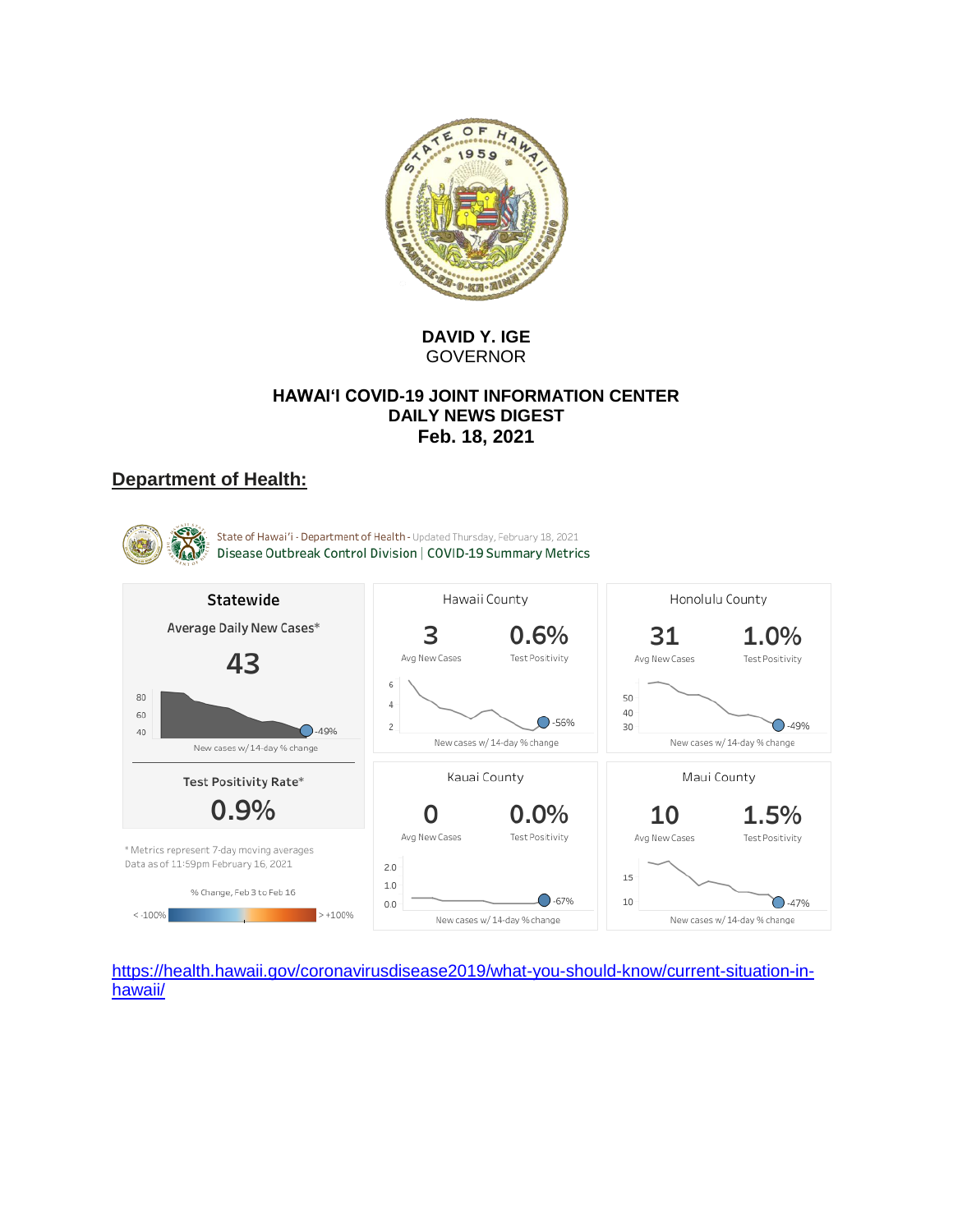

## **Daily Preliminary Vaccine Administration Updates**

The chart below will be included in the Daily News Digest, Monday-Friday. A weekly summary is included each Wednesday.



Daily COVID-19 Vaccine Administation Update, Hawaii 2021 Updated Thursday, February 18, 2021 (updated daily except Weekends and Holidays)

Cumulative Doses Administered\*



\*Reflects preliminary reports of doses administered as of Wednesday, February 17, 2021. The Department of Health is currently verifying this number and awaiting additional reports from all of the vaccine sites.

# **Electronic Lab Reporting Undercount Today**

DOH reports 67 new cases of coronavirus today. There was one (1) additional death of an O'ahu man, 90-99-years-old, who had underlying conditions and passed away in the hospital.

Due to a temporary interruption in electronic laboratory reporting (ELR), today's case counts may be an undercount of true cases detected by clinical laboratories on Tuesday, Feb. 16. The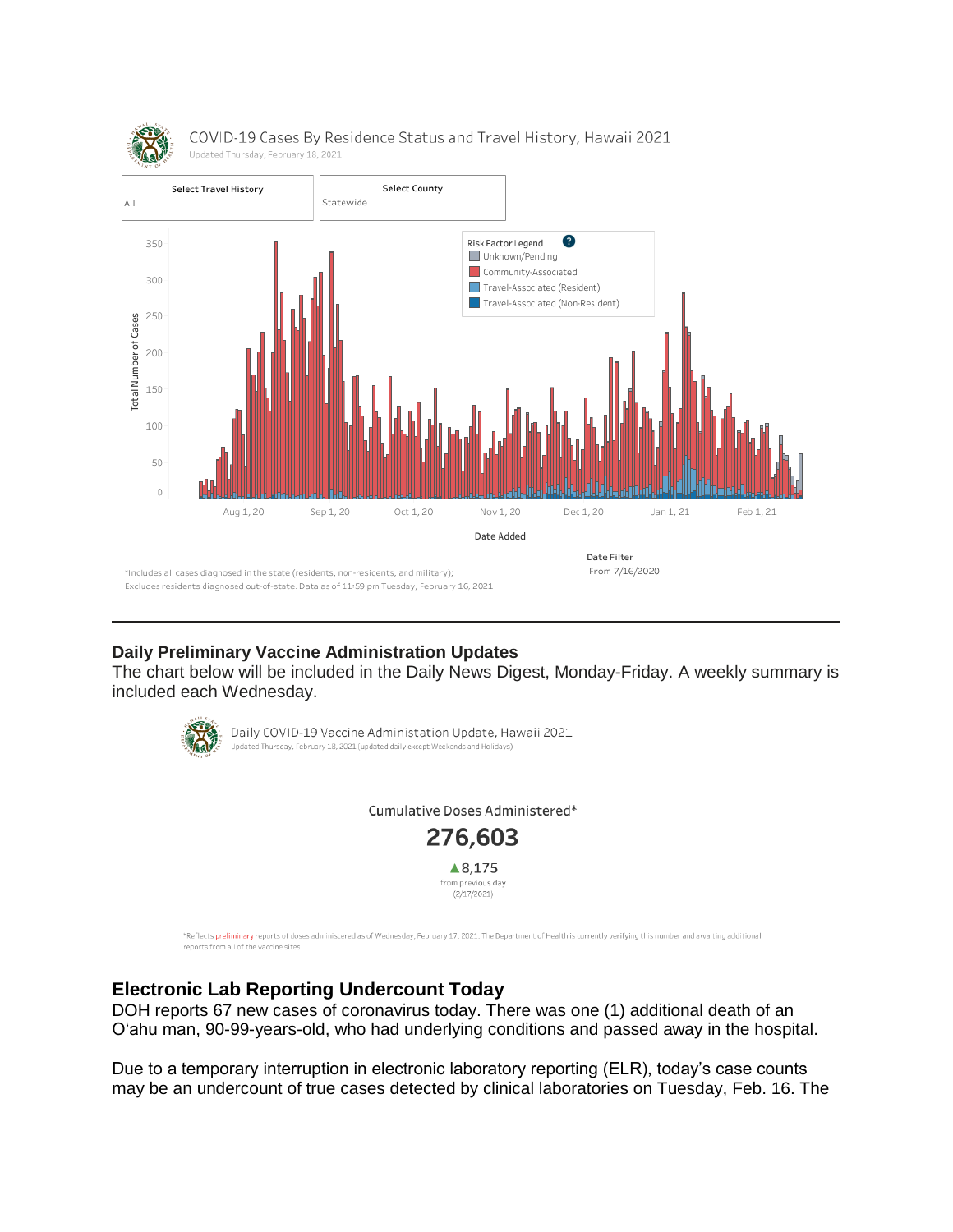reporting feeds were re-established Tuesday by 3:30 p.m. and DOCD expects to see catch-up reporting of the additional cases through tomorrow.

This report includes cases up until Tuesday at 11:59 p.m. Full data is posted on the State COVID-19 dashboard and on the DOH Disease Outbreak & Control Division website daily: [HawaiiCOVID19.com/data-dashboard.](https://hawaiicovid19.com/data-dashboard/)

| <b>Island of Diagnosis</b>           | <b>New Cases</b> | <b>Reported since</b><br>2/28/2020<br>(including new cases) |  |
|--------------------------------------|------------------|-------------------------------------------------------------|--|
| O'ahu                                | 45               | 21,695                                                      |  |
| Hawai'i                              |                  | 2,224                                                       |  |
| Maui                                 | 8                | 1,966                                                       |  |
| Kaua'i                               |                  | 180                                                         |  |
| Moloka'i                             |                  | 27                                                          |  |
| Lāna'i                               | Ω                | 108                                                         |  |
| HI residents diagnosed outside of HI | 5                | 800                                                         |  |
| <b>Total Cases</b>                   | 67               | 27,000++                                                    |  |
| <b>Deaths</b>                        |                  | 428                                                         |  |

## **Hawai'i COVID-19 Counts as of 11:59 p.m. Feb. 16, 2021**

*Hospitalizations as of 8:30 a.m. on 2/17/21 – Hawai'i-1, Maui-5, O'ahu-33, Kauaʻi-0*

*++As a result of updated information, two cases on Maui were removed from the counts, and one case was re-categorized from Maui to Moloka'i.*

### **Department of the Attorney General:**

#### **Two California Residents Arrested for Quarantine Violation**

This morning Special Agents from the AG's Investigations Division arrested two Fresno, California residents for violating the state's COVID-19 quarantine rules. 22-year-old Miriam Rosas and 34-year-old Abel Rosas were arrested after an alert had been sent out to Waikīkī hotels.

Agents say the pair attempted to check into one hotel on Tuesday without evidence of a COVID-19 test or exemption. After being told they needed to go into mandatory quarantine they refused to check in and left.

The alert resulted in agents learning the couple's location. They had checked into another hotel on the pretense of being Hawaiʻi residents. Bail has been set at \$2,000 each and as of now the pair were still in custody, unable to post bail.

### **Department of Public Safety:**

### **Statewide Inmate Testing Continues**

COVID-19 testing is continuously being conducted statewide at all facilities. The Maui Community Correctional Center (MCCC) reported 71 inmate test results. Of that number, nine (9) were positive and 62 were negative. There are also two (2) more MCCC inmate recoveries. That brings the total active positive inmate cases on Maui to 25 and recovered cases to four (4). All 51 MCCC staff results received were negative. Halawa Correctional Facility (HCF) reported one (1) negative inmate result and three (3) negative staff results. HCF is clear of all active inmate cases. The Oʻahu Community Correctional Center (OCCC) reported 25 negative inmate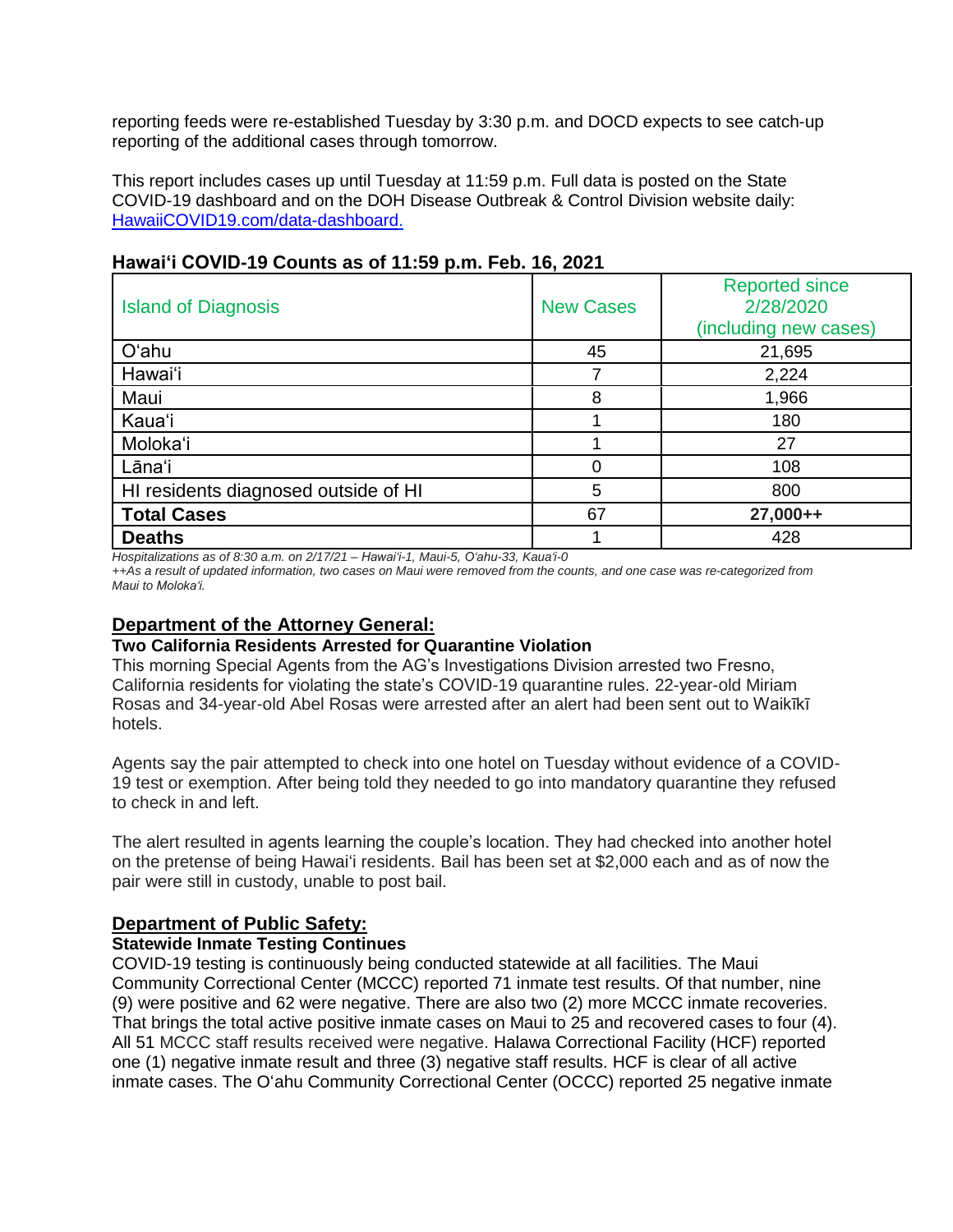results. OCCC is also clear of all active inmate cases. For more information on PSD's planning and response efforts to COVID-19:

[http://dps.hawaii.gov/blog/2020/03/17/coronavirus-covid-19-information-and-resources/.](http://dps.hawaii.gov/blog/2020/03/17/coronavirus-covid-19-information-and-resources/)

# **Hawaiʻi Tourism Authority:**

## **9,885 Passengers Arrive on Tuesday**

Yesterday, a total of 9,885 people arrived in Hawai'i from out of state. A total 5,932 people indicated they came to Hawai'i for vacation. There were also 1,046 returning residents. The trans-Pacific passenger arrival data is derived from data provided by the Safe Travels digital system.

|                                | manopaomo conochoa i accomgolo<br><b>Honolulu</b> | Kahului | Kona  | Līhu'e | Grand |
|--------------------------------|---------------------------------------------------|---------|-------|--------|-------|
| Feb 17                         | (HNL)                                             | (OGG)   | (KOA) | (LIH)  | Total |
| <b>Airline Crew</b>            | 398                                               | 194     | 100   | 17     | 709   |
| Connecting Flight (Transit)    | 274                                               | 15      |       |        | 290   |
| <b>Corporate Meeting</b>       | 5                                                 |         |       |        | 12    |
| <b>Essential Worker</b>        | 85                                                | 34      | 11    |        | 131   |
| Honeymoon                      |                                                   | 2       | 3     |        | 13    |
| Incentive Trip                 |                                                   |         |       |        | 5     |
| Intended Resident              | 48                                                | 12      | 14    |        | 76    |
| Military or Federal Government | 76                                                |         |       |        | 77    |
| Other                          | 67                                                | 25      | 5     |        | 98    |
| <b>Other Business</b>          | 59                                                | 30      | 12    |        | 105   |
| Pleasure/Vacation              | 2,431                                             | 2,504   | 949   | 48     | 5,932 |
| <b>Returning Resident</b>      | 764                                               | 159     | 101   | 22     | 1,046 |
| <b>To Attend School</b>        |                                                   |         | 5     |        | 12    |
| <b>To Get Married</b>          |                                                   |         |       | 2      | 14    |
| Visiting Friends or Relatives  | 928                                               | 222     | 198   | 17     | 1,365 |
| <b>Grand Total</b>             | 5.158                                             | 3.209   | 1.404 | 114    | 9,885 |

Reason for Trip by Arrival Airport - Transpacific Screened Passengers

To view more: [https://www.hawaiitourismauthority.org/covid-19-updates/trans-pacific](https://www.hawaiitourismauthority.org/covid-19-updates/trans-pacific-passenger-arrivals/)[passenger-arrivals/](https://www.hawaiitourismauthority.org/covid-19-updates/trans-pacific-passenger-arrivals/)

# **Helpful Resources**

## **Trusted Testing and Travel Partners:**

The state of Hawai'i only accepts Nucleic Acid Amplification Test (NAAT) from a certified Clinical Laboratory Improvement Amendment (CLIA) lab test results from Trusted Testing and Travel Partners. For the full list of domestic trans-Pacific, inter-county, international and airline partners or information on how to become a Trusted Testing Partner, go to: <https://hawaiicovid19.com/travel-partners/>

## **Safe Travels Hawai'i Program:**

Program overview: <https://hawaiicovid19.com/travel/> FAQs: <https://hawaiicovid19.com/travel/faqs/> Email: [info@gohawaii.com](mailto:info@gohawaii.com) Call Center Number: 1-800-GO-HAWAII

## **COVID-19 Vaccine Status in Hawai'i and FAQs:**

<https://hawaiicovid19.com/vaccine/>